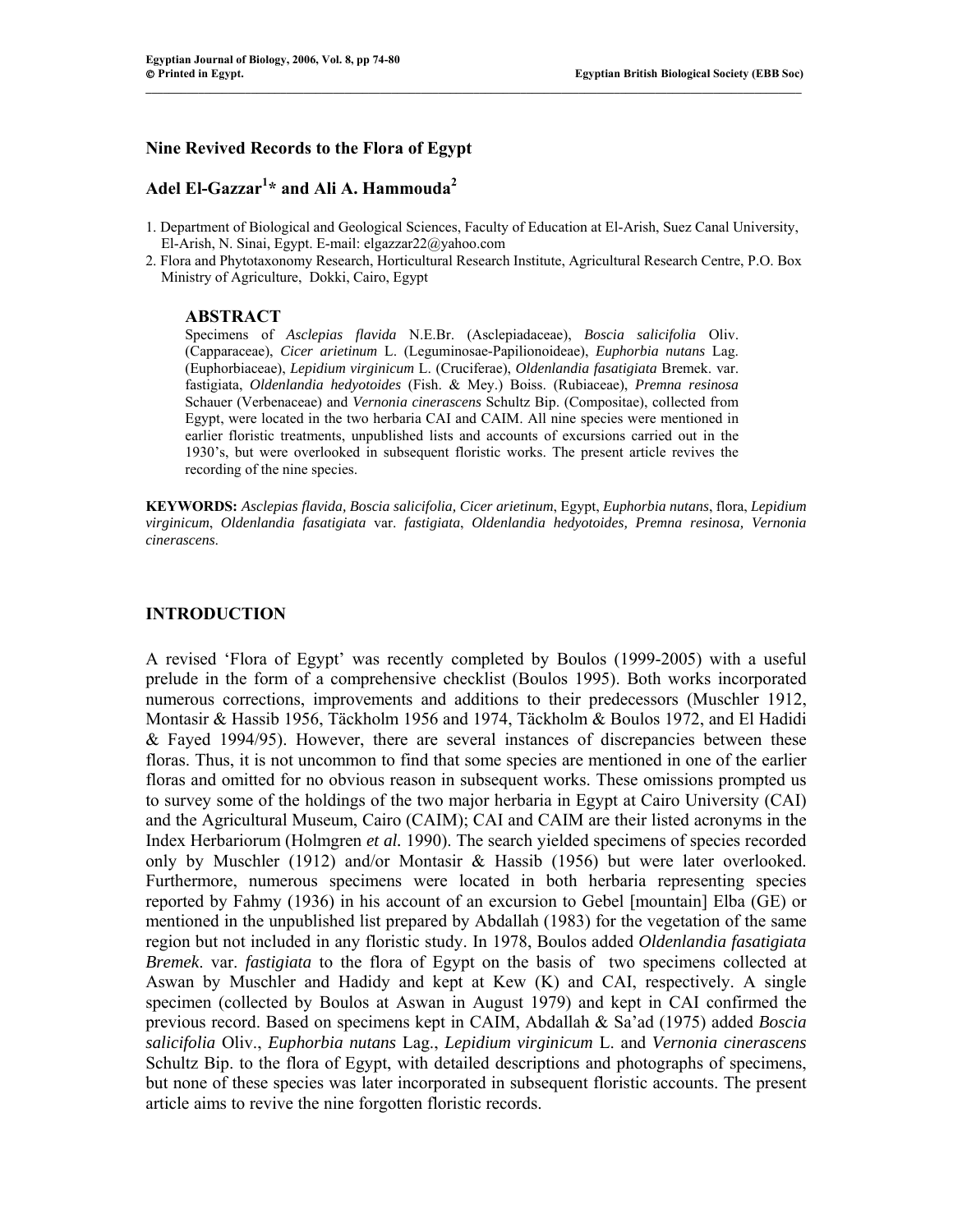## **MATERIALS AND METHODS**

Records of the nine species mentioned in this article are based on specimens kept in the two herbaria CAI and CAIM. These specimens were thoroughly examined and their dentity was verified using the floras of adjacent Sudan (Andrews 1950-1956), tropical Africa (Oliver 1871-1900, Hutchinson & Dalziel 1963) and tropical Arabia (Schweinfurth 1894-1899, Blatter 1919-1936, Schwartz 1939), as well as by matching with other specimens kept in the same herbaria but collected from various regions in Africa and Arabia**.**

# **RESULTS AND DISCUSSION**

1. *Asclepias flavida* N.E.Br., in Kew Bull. 11: 255 (1895)……………………….. (Fig.1) Asclepiadaceae. Perennial shrub 1-1.5 m high, leaves alternate, narrowly linear, 4-8(-10) cm long, 0.8-1.2 cm broad with entire revolute margin and tapering at apex and base. Flowers yellow with a purple centre, in 4-6 flowered pedunculated axillary umbels, peduncles and pedicels white-tomentose. *Pollinia pendulous*, club-shaped, 1232 x 368 µm with terminal attachment to caudicles, corpuscle  $304 \times 160 \mu m$  (El-Gazzar & Hamza, 1973). Follicle erect, ovate, long-beaked and with numerous appendages .

Specimen examined: M. Drar (s.n.), 10.3.1938, Erkwit, Gebel Elba (CAI).

Previous record(s): Mentioned only by Fahmy (1936).

Status: a revived generic record to the flora of Egypt.

2**.** *Boscia salicifolia* Oliv., Fl. Trop. Afr. i: 93 (1868).

Syn. *Boscia pubens* Rich., in Oliv. l.c.: 94.

Capparaceae. Tree up to 10 m high. Leaves simple, alternate, lanceolate to narrowly linear, with entire margin, acute apex and prominent midrib beneath. Inflorescence usually leaves, in dense shortly tomentose racemes. Flowers tetramerous, shortly pedicelled; gynophore as long as or shorter than ovary. Fruit smooth and glossy .

 With the addition of *Boscia salicifolia*, the genus would be represented in Egypt by three species which are easily distinguishable as follows:

A. Leaves 2.5-6 cm long ………………………………….. *Boscia angustifolia* A. Rich .

A. Leaves up to 12 cm long ………………………………………………………………B

B. Leaves elliptic to ovate, 2-4 cm broad, apex rounded, gynophore longer than ovary, fruit pitted and wrinkled ……………… *Boscia senegalensis* Poir.

B. Leaves narrowly linear, 1.2 cm broad, apex acute, gynophore equal to or shorter than ovary, fruit smooth and glossy ………. *Boscia salicifolia* L**.** 

Specimen examined: JR Shabetai (z 2371), 29.1.1933, Wady [valley] Darawin, Gebel Elba (CAIM).

Previous record(s): only by Abdallah and Sa'ad (1975).

3. *Cicer arietinum* L., Sp. Pl., ed. 1, ii: 738 (1753). ……………………………….(Fig. 2) Syn. *Cicer cuneatum* Hochst., in Schimper Herb. Abyss. no. 810 (1854).

Leguminosae-Papilionoideae. Annual herb, 30-50 cm high, pubescent. Leaves pinnate, leaflets 12-16, with serrate margin, terminal leaflets modified into tendrils; stipules flabellate to the base. Flowers solitary, axillary; calyx persistent, deeply incised with linear teeth; corolla purplish. Pod oblong,  $2-2.25 \times 1.12$  cm, with silky indumentum.  $2n = 14$ , 16, 24, 32 (Fedorov, 1974).

Specimens examined: JR Shabetai (z 2610), 26.1.1933, Gebel Ekwal, Gebel Elba (CAIM); J.R. Shabetai (z 2620), 29.1.1933, Wadi Darawein, Gebel Elba, (CAIM); M. Drar (s.n.),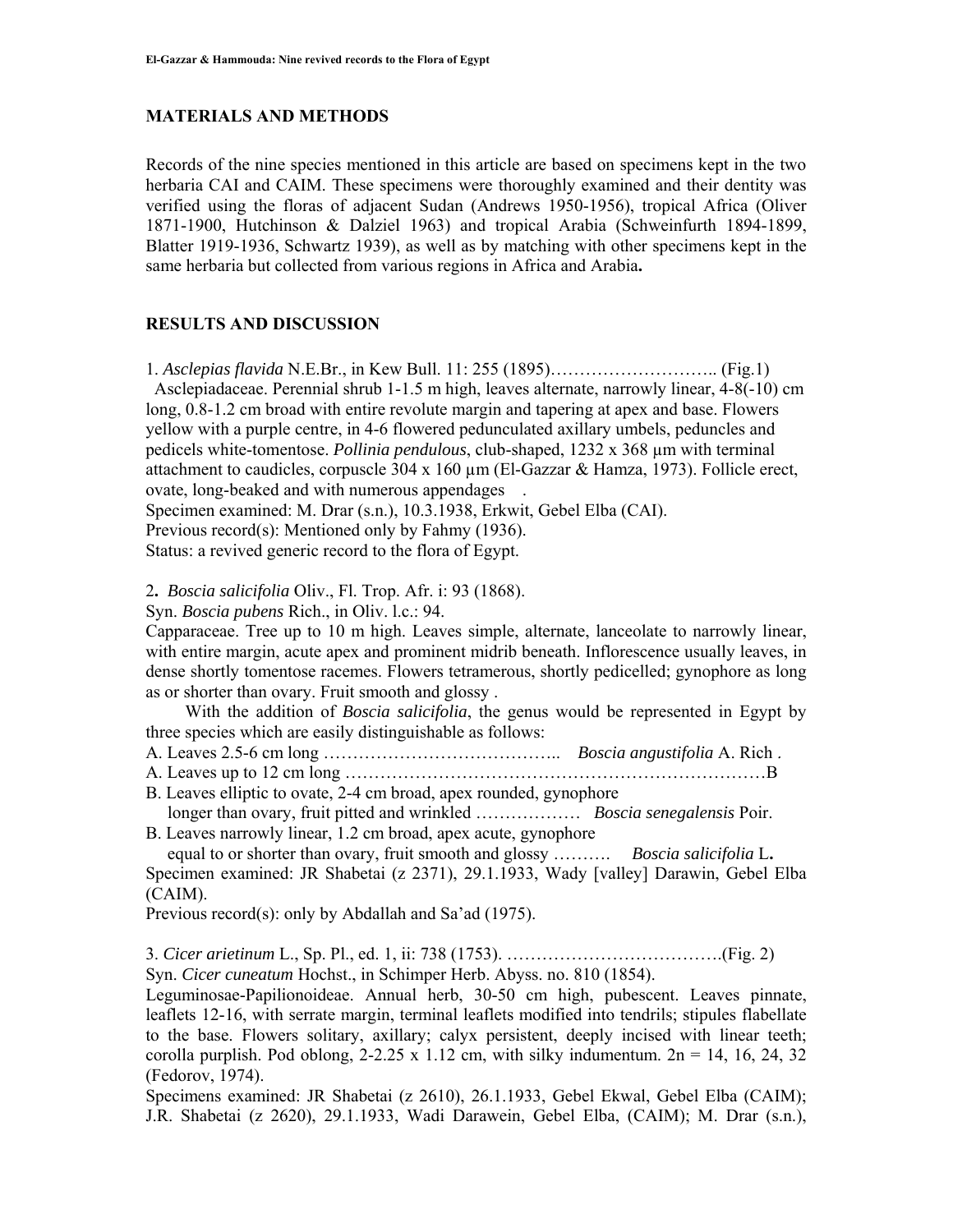20.1.1933, Wadi Akâw, Gebel Elba (CAIM); M. Drar (s.n.), 28.1.1933, Wadi Akâw, Gebel Elba, S.E. Desert (CAIM).

Previous record(s): mentioned by Muschler (1912), Fahmy (1936), and Montasir and Hassib (1956) but not in any subsequent flora.

Status: the species is widely cultivated in Egypt and elsewhere, but the spontaneous specimens collected from GE represent a revived generic record to the flora of Egypt.

# ٤. *Euphorbia nutans* Lag., Gen. et Sp. Nov.: 17 (1816).

Syn. *Euphorbia hypericifolia* sensu Engelm., in Chapm. Fl. S.U.S.: 403 (1860), non L., Sp. Pl., ed. 1, i: 454 (1753) .

Euphorbiaceae. Annual, sparingly hirsute, 15-30 cm high. Stem erect, slender, repeatedly forked above. Leaves opposite, subsessile, oblique at base, apex obtuse, margin dentateserrate; stipules triangular, reddish, fringed. Cyathia solitary or in monochasial cymes; involucre campanulate, outer surface glabrous, inner hairy; glands white with entire or slightly sinuate appendage. Capsule 2 mm across or smaller, globular; carpels slightly keeled, glabrous. Seeds 1-1.2 mm, tetragonous-ovoid, black, transversely wrinkled.  $2n = 12$ , 14 (Fedorov, 1974).

Specimens examined: M Mokhtar and A Hosein (1), Ousim, 12.8.1974, N.W. Giza; H Helmy and R Hegazy (F15), 21.8.1974, Bashtil, Giza; H Helmy and M Sama'an (4), 12.8.1975, El-Mansouria, W. Giza (CAIM).

Previous record(s): In addition to the specimens collected from different localities in Giza and the records mentioned by Abdallah and Sa'ad (1975), the species is reported by Zohary *et al.* (1983) to occur in northern and southern Sinai.

**٥.** *Lepidium virginicum* L., Sp. Pl., ed. 1, ii: 645 (1753).

.

Cruciferae. Annual, 40-60 cm high, sparsely pubescent. Stem slender, richly branched above. Leaves simple, alternate, oblanceolate, margin coarsely serrate, apex acute. Flowers in open terminal racemes, white. Silicule obovate to orbicular, 3 mm long; pedicel 1.5-2 times as long as silicule; locule 1-seeded. The species is easily distinguishable from its closest relative *Lepidium sativum* L. which has bipinnatisect basal and pinnatisect cauline leaves.  $2n = 32$ (Fedorov, 1974).

Specimen examined: JR Shabetai (z 4782), 22.6.1936, Ismailia (CAIM). Previous record(s): only by Abdallah and Sa'ad (1975).

**٦.** *Premna resinosa* (Hochst.) Schauer, in DC. Prod. xi: 637 (1847**)…………….. (Fig. 3)**  Syn. *Holochiloma resinosum* Hochst. in Flora 21: 371 (1841).

Verbenaceae. Erect shrub, up to 1.5 m high, stems whitish. Leaves coreaceous, strongly aromatic when crushed, exstipulate, ovate-oblong, 1.5-2.5x 0.7-1.2 cm, glabrous or sparsely hairy beneath, apex obtuse, margin entire of obscurely dentate. Flowers small, white, in terminal panicled dichasial cymes. Mature drupes black .

Specimens examined: M. Drar (s.n.), 1.2.1933, Wadi Idaib, Gebel Elba, S.E. Desert (CAI, CAIM); M. Drar (s.n.), 15.9.1936, Wadi Aidaib, Gebel Elba (CAI, CAIM).

Previous record(s): Mentioned only by Fahmy (1936) and Abdallah (1983).

Status: a revived generic record to the flora of Egypt.

٧. *Oldenlandia. fasatigiata* Bremek., in Verh. K. Nederl. Akad. Wetensch., *Afd. Natuurk., sec*. 2: 48: 174 (1952) var. *fastigiata*. …………………………….(Fig. 4)

Syn. *Oldenlandia corymbosa* Auct., non L. in Sp. Plant., i: 119 (1753).

Rubiaceae. Slender erect annual herb, 15-20 cm high, stem branching at base. Leaves simple, opposite-ternate, narrowly linear, 2-3 cm long, 0.2-0.3 cm broad, glabrous, stipulate. Flowers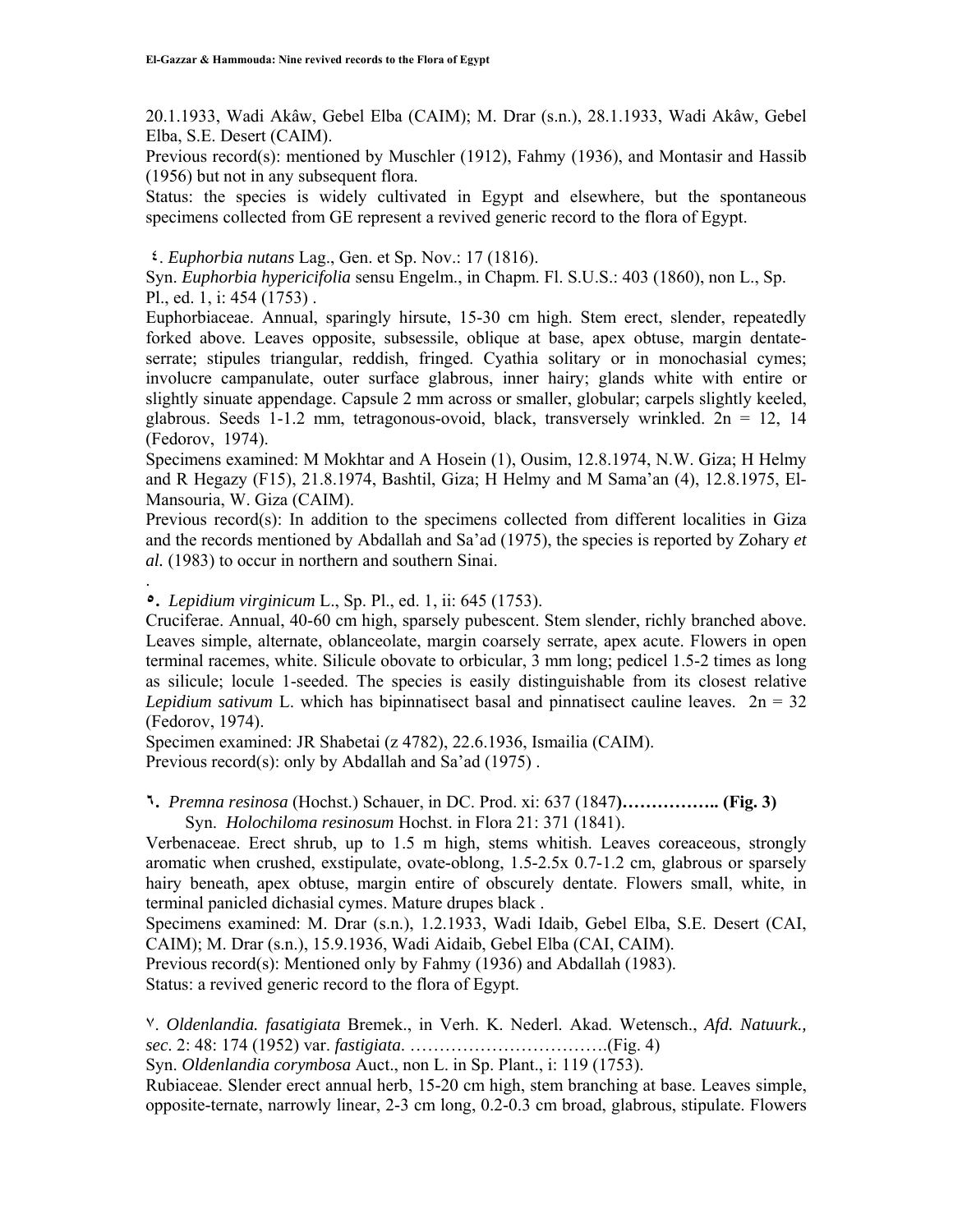tetramerous, in axillary 3-4 flowered cymes, calyx persistent, petals white-pale yellow.  $2n =$ 18, 36, 54 (Fedorov, 1974).

Specimen examined**:** L Boulos (s.n.), Aug. 1979, Aswan (CAI).

Previous record(s): recorded only by Boulos (1978) who cited two additional specimens collected at Aswan by Muschler and Hadidi and kept at K and CAI, respectively. Status: a revived record of the species and variety.

8. *Oldenlandia hedyotoides* (Fish. et Mey) Boiss., Fl. Orient. iii: 11 (1875)…….(Fig. 5) Syns. *Karamyschewia hedyotoides* Fish. et Mey., *in Bull. Soc. Mosc.*: 267 (1838). *Oldenlandia ramosissima* Hohen., in *Hb. Lenkoran. Unio Itin*. (1838).

*Theyodis octodon* A Rich, Fl Abyss, i: 364 (1847).

Rubiaceae. Profusely branched slender annual herb forming flattened mats. Stem angular, glabrous. Leaves simple, opposite narrowly ovate-elliptical, 1.2-1.8 cm long, 0.15-0.2 cm broad, stipulate; stipules slightly sheathing. Flowers minute, tetramerous, in 2-4 axillary verticullasters. Calyx with 4 equal teeth and as many smaller intervening appendages. Petals 4, as long as calyx, glabrous, white. Stamens and style shorter than petals .

Specimens examined: G. Schweinfurth (s.n.), 15.1.1909, Jable ile Hakareb [scorpions' mountain], Assauan [Aswan], (CAI); Gunnar Täckholm (s.n.), 17.1.1927, Siheil Island, Assuan [Aswan] (CAI).

Previous record(s): Recorded by Muschler  $(1912)$  from a locality near Cairo and on the islands of the River Nile near Aswan, and by Montasir and Hassib (1956). Status: a revived record of the species.

9. *Vernonia cinerascens* Schultz Bip., in Schweinf. Fl. Aethiop.: 162 (1867)…… (Fig. 6) Syn. *Vernonia spathulata* Hochst. in Schimper Herb. Abyss. (1854.(

Compositae-Vernonieae. Small shrub 0.4-1.0 m high, covered with soft appressed white pubescence, hairs medi-fixed and mixed with minute sessile glands. Leaves simple, alternate, sessile, obovate-spathulate with obtuse apex and entire-obscurely dentate margin. Capitula on long pedicels, in axillary and terminal dichotomous cymes, 8-10-flowered; flowers purple. *Phyllaries lanceolate-oblong*, pubescent. Achene with 8-10 obscure ridges provided with ascending setae; pappus present.  $2n = 20$ , 40 (Fedorov, 1974).

 *Vernonia cinerascens* is distinguished from the only other representative of tribe Vernonieae in the flora of Egypt (*Ethulia conyzoides* L.f. subsp. *conyzoides*) by the absence of pappus in *E. conyzoides* .

Specimen examined: JR Shabetai (z 2439), 4.2.1933, Wady Dagaleib, Gebel Elba (CAIM). Previous record(s): only by Abdallah and Sa'ad (1975).

 The revived records made in the present article might be regarded as supplementary to Boulos' Flora of Egypt (1999-2005). In addition to these records, numerous specimens of *Oldenlandia senegalensis* (Cham. et Schlecht.) Hiern were collected and identified by M Hassib in 1930 and by IR Fahmy and M Hassib in 1933 from various localities in the Egyptian sector of GE and deposited in CAI and CAIM. Based on these specimens, the species was recorded only by Montasir  $\&$  Hassib (1956). However, in checking the identification of these specimens with the aid of floras of neighbouring countries as well as by matching them with well-authenticated material collected from tropical Africa and Arabia, it became evident that they represent *Kohautia caespitosa* Schnizl (syn. *Oldenlandia caespitosa* Hiern), which was consistently recorded in all subsequent floras. The addition of *O. senegalensis* to the flora of Egypt was clearly based on a misidentification .

 The present preliminary survey of a few herbarium cabinets in CAI and CAIM yielded the revival of nine generic and specific records to be incorporated in the flora of Egypt. This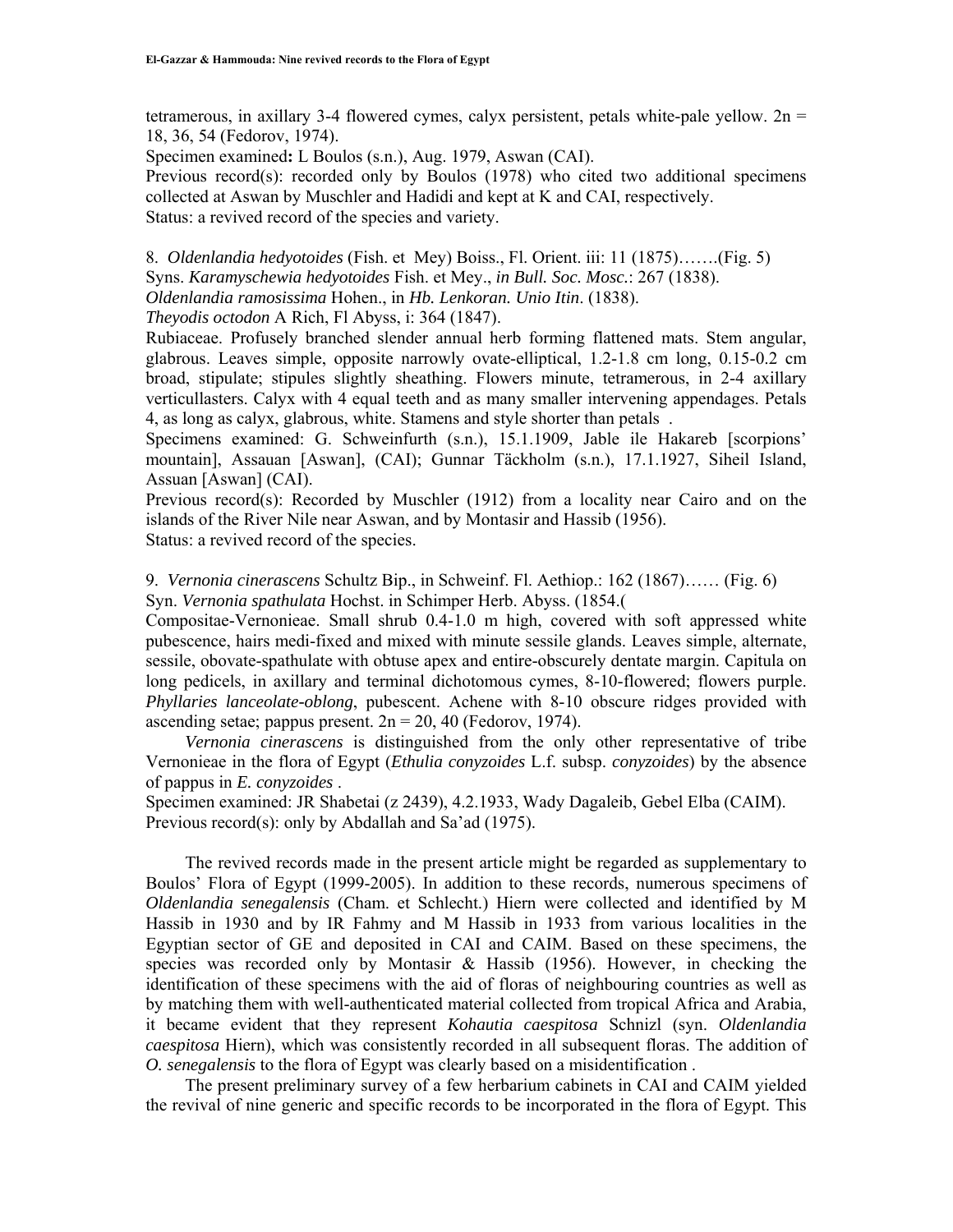outcome seems to indicate that taxonomists might be well advised to start searching deeper and with much greater care into the contents of these and other local and foreign herbaria for similar results. Discrepancies in the species content of different treatments of the same flora should no longer remain unaddressed.

**Acknowledgements:** Grateful thanks are due to Prof. H A Hosny (The Herbarium, Cairo University) for loan of specimens, and to Prof. L Boulos (Botany Department, Alexandria University) for critically reading the manuscript.

#### **REFERENCES**

Abdallah M (1983) The vegetation of Gebel Elba. Unpublished report submitted to The Academy of Scientific Research and Technology, Cairo.

Abdallah M & Sa'ad FM (1975) Taxonomical studies in the flora of Egypt. V. New additions to the flora of Egypt. *Notes from the Agricultural Research Centre Herbarium, Egypt* 2: 1-9.

Andrews FW (1950-1956) The Flowering Plants of the Anglo-Egyptian Sudan. Vols. 1-3. T Buncle & Co Ltd., Arbroath, Scotland. pp. 1-237, 1-485, 1-579 .

Blatter E (1919-1936) Flora Arabica. Records of the Botanical Survey of India 8(1-6): 1-519.

Boulos L (1978) Notes on the flora of Egypt. I. Six species new to the flora of Egypt. *Egypt. J. Bot*. 21(3): 223-226.

Boulos L (1995) Flora of Egypt Checklist. Al Hadara Publishing, Cairo, Egypt. pp. 287.

Boulos L (1999-2005) Flora of Egypt. Vols. 1-4. Al Hadara Publishing, Cairo, Egypt. pp. 419, pp. 352, pp. 373, pp. 617.

El-Gazzar A & Hamza MK (1973) Morphology of the twin pollinia of Asclepiadaceae. *Pollen et Spores* 25: 459-470.

El Hadidi MN & Fayed AA (1994/95) Materials for Excursion Flora of Egypt (EFE). Taeckholmia 15: 1-233.

Fahmy IR (1936) Report on Gabel Elba. *The Egyptian University Publ.* 7: 1-57.

Fedorov AA (1974) Chromosome numbers of Flowering Plants. Reprint by Otto Koeltz Science Publishers, Koenigstein, Germany. pp. 926 .

Holmgren PK, Holmgren NH & Barnett LC (1990) Index Herbariorum. Part 1. The Herbaria of the World. Regnum Vegetabile vol. 120. pp. 693.

Hutchinson J & Dalziel JM (1963) Flora of West Tropical Africa. 2 vols. Crown Agents for Oversea Governments and Administrations. Millbank, London .

Montasir AH & Hassib M (1956) Illustrated Manual Flora of Egypt. Part 1. Dicotyledons. Imprimeri Misr, S.A.E., Cairo. pp. 615.

Muschler R (1912) A Manual Flora of Egypt. 2 vols. R Friedlaender & Sohn Berlin. pp. 1312.

Oliver D (1871-1900) Flora of Tropical Africa. Vols. 2, 3 and 5. L Reeve & Co Ltd. Ashford, Kent.

Schwartz O (1939) Flora des tropischen Arabien. Institute für allgemeine Botanik, Hamburg. pp. 393.

Schweinfurth G (1894-1899) Sammlung arabisch-aethiopischer Pflanzen. Ergebnisse von Reisen in den Jahren 1881, 88, 89, 91, 92 und 94. *Bull*. *Herb. Boiss.* 2: 1-113; 4: 115-266; 7: 267-340.

Täckholm V (1956) Students' Flora of Egypt. Anglo-Egyptian Bookshop, Cairo. pp. 649.

Täckholm V (1974) Students' Flora of Egypt. 2nd ed. Cairo University, Cairo. pp. 888.

Täckholm V & Boulos L (1972) Supplementary notes to Students' Flora of Egypt. *Publ. Cairo Univ. Herb.* 5: 3-135.

Zohary M, Heyn CC & Heller D (1983) Conspectus Florae Orientalis. *An annotated catalogue of the flora of the Middle East. Fascicle* 2: 27.

#### **الملخص العربي**

**إعادة تسجيل تسعة أنواع في الفلوره المصرية**  عادل إبراهيم الجزار ' و علي عبد العاطي حمودة ' .١ قسم العلوم البيولوجية والجيولوجية – آلية التربية بالعريش – جامعة قناة السويس – شمال سيناء .٢ سم بحوث الفلوره وتصنيف النباتات – معهد بحوث البساتين – مرآز البحوث الزراعية – وزارة الزراعة - ١٢٦١٨ الدقي – الجيزة

تم العثور على عدد من العينات التي تُمثل تسعة أنواع نباتية جُمعت من مصر وحُفظت في معشبة آلية العلوم بجامعة القاهرة (ورمزها CAI) ومعشبة قسم بحوث الفلوره وتصنيف النباتات بوزارة الزراعة (ورمزها CAIM)، وكان قد سبق ذكر هذه الأنواع في بعض الدراسات والتقارير المنشورة وغير المنشورة عن بعض الرحلات العلمية التي تمت في الثلاثينيات من القرن العشرين أو ما قبلها ولكنها لم تسجَّل في ما نُشر بعد ذلك من دراسات شاملة لكل نباتات الفلوره المصرية. وفي هذا البحث إعادة تسجيل لهذه الأنواع التسعة مع وصف موجز لأهم الصفات المُميزة لكل منها وصورة لإحدى العينات المُمثِّلة لكل نوع. وهذه الأنواع هي:

*Asclepias flavida* N.E.Br*.* (Asclepiadaceae), *Boscia salicifolia* Oliv. (Capparaceae), *Cicer arietinum* L. (Leguminosae-Papilionoideae), *Euphorbia nutans* Lag. (Euphorbiaceae), *Lepidium virginicum* L. (Cruciferae), *Oldenlandia fasatigiata* Bremek. var. *fastigiata, Oldenlandia hedyotoides* (Fish. & Mey.) Boiss. (Rubiaceae), *Premna resinosa* Schauer (Verbenaceae) and *Vernonia cinerascens* Schultz Bip. (Compositae).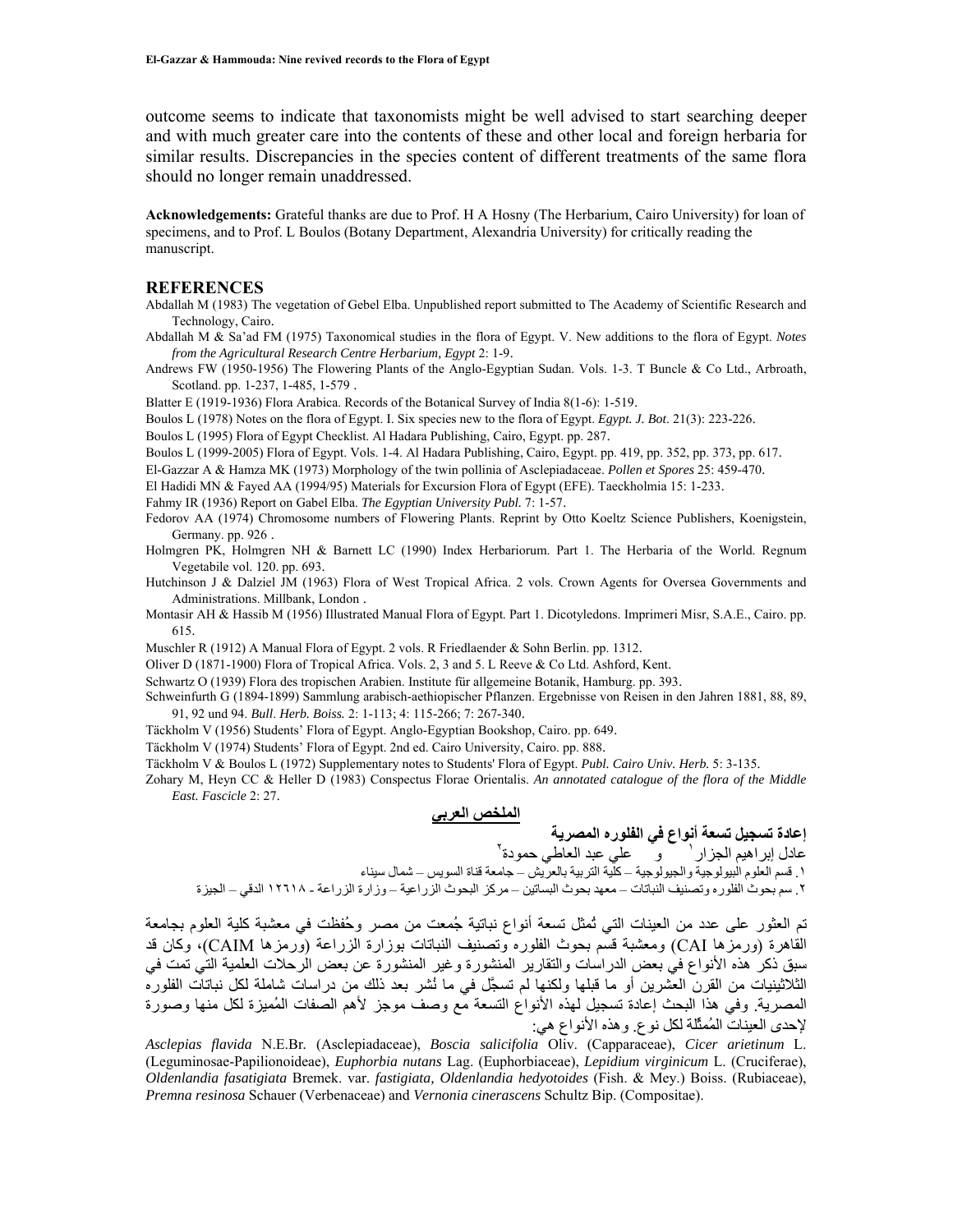

var. *fastigiata*